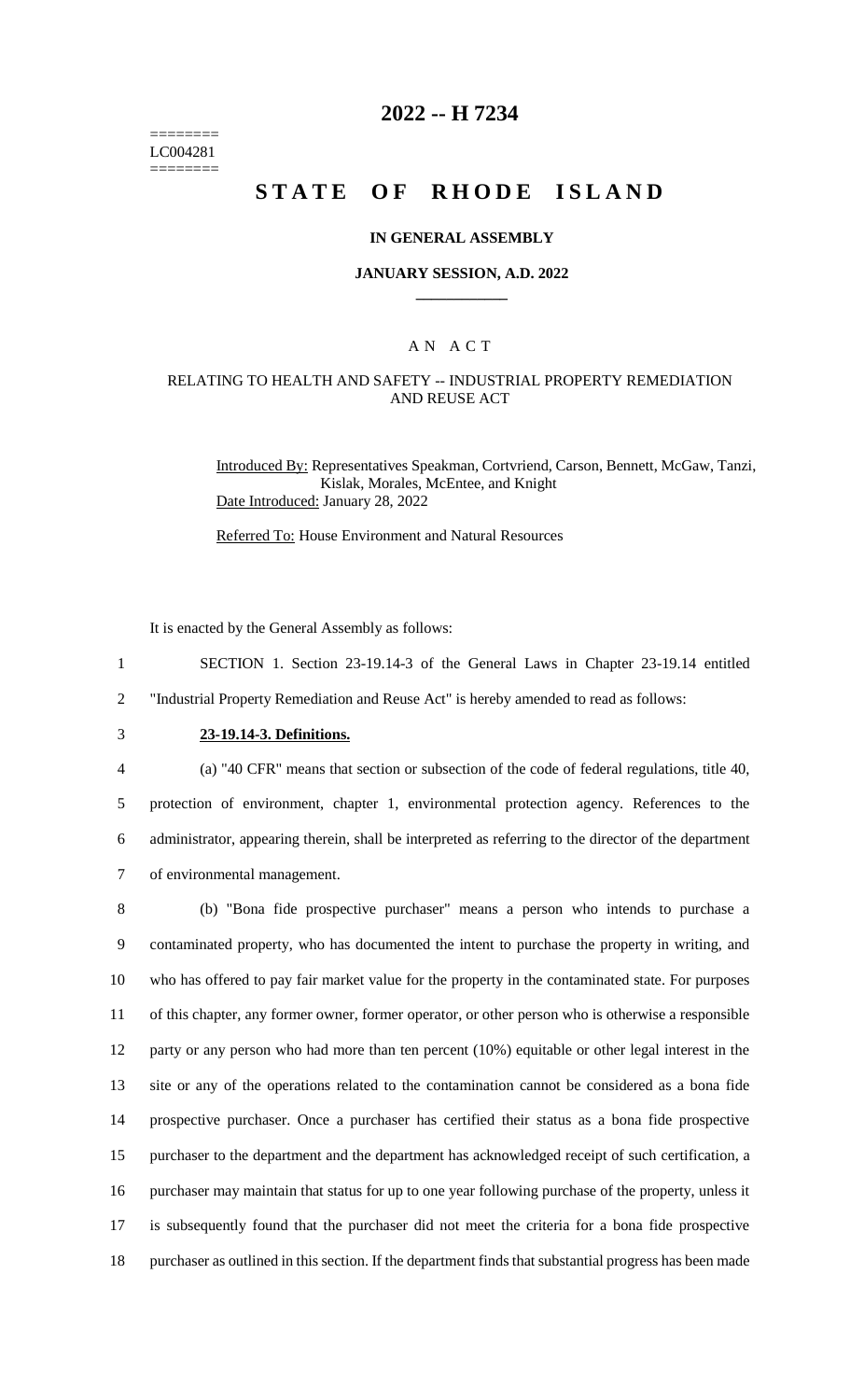in investigating conditions of the site and/or meeting the requirements for a remedial decision letter, such status may be renewed by the department for a specified period of time not to exceed one year for each renewal.

 (c) "Hazardous materials" means any material or combination or mixture of materials containing any hazardous substance in an amount and concentration such that when released into the environment, that material can be shown to present a significant potential to cause an acute or chronic adverse effect on human health or the environment. Hazardous material shall also include any material that contains a hazardous waste. Hazardous material does not include petroleum for the purposes of this chapter.

 (d) "Hazardous substances" means any substance designated as hazardous pursuant to 40 CFR 300.5, as is or as amended. Hazardous substance shall not include, for the purposes of this chapter, asbestos or radioactive materials. Hazardous substances shall include per- and polyfluoroalkyl substances.

 (e) "Hazardous wastes" means any material defined as hazardous waste pursuant to chapter 19.1 of this title, and the regulations promulgated under chapter 19.1 of this title.

(f) "Operator" means the person responsible for the operation of the activities at the site.

(g)(1) "Owner" means the person who owns the site or part of the site.

 (2) In the case of a receiver, the superior court supervising the receiver shall have jurisdiction to determine the nature and extent of the receiver's obligations to comply with the provisions of this chapter. Any obligation to comply with the provisions of this chapter shall be binding on a receiver solely in his or her fiduciary capacity.

 (h) "Person" means an individual, trust, firm, joint stock company, corporation (including a government corporation), partnership, association, the federal government or any agency or subdivision of the federal government, a state, municipality, commission, political subdivision of a state, or any interstate body.

(i) "Petroleum" means any virgin petroleum product including the following products:

(1) Unused distillate and residual oil, including but not limited to gasoline, aviation fuels,

kerosene, diesel, and heating oils.

 (2) Unused crankcase oil, lubricants, hydraulic oils, penetrant oils, tramp oils, quench oils, and other industrial oils.

 (j)(1) "Release" shall be defined by 40 CFR 300.5 for purposes of this chapter, but shall also exclude any release from a process, activity, or source area allowed under a permit, license, or approval issued after January 1, 1987 by any regulatory process or legal authority or any release of hazardous materials solely derived from common household materials and occurring at the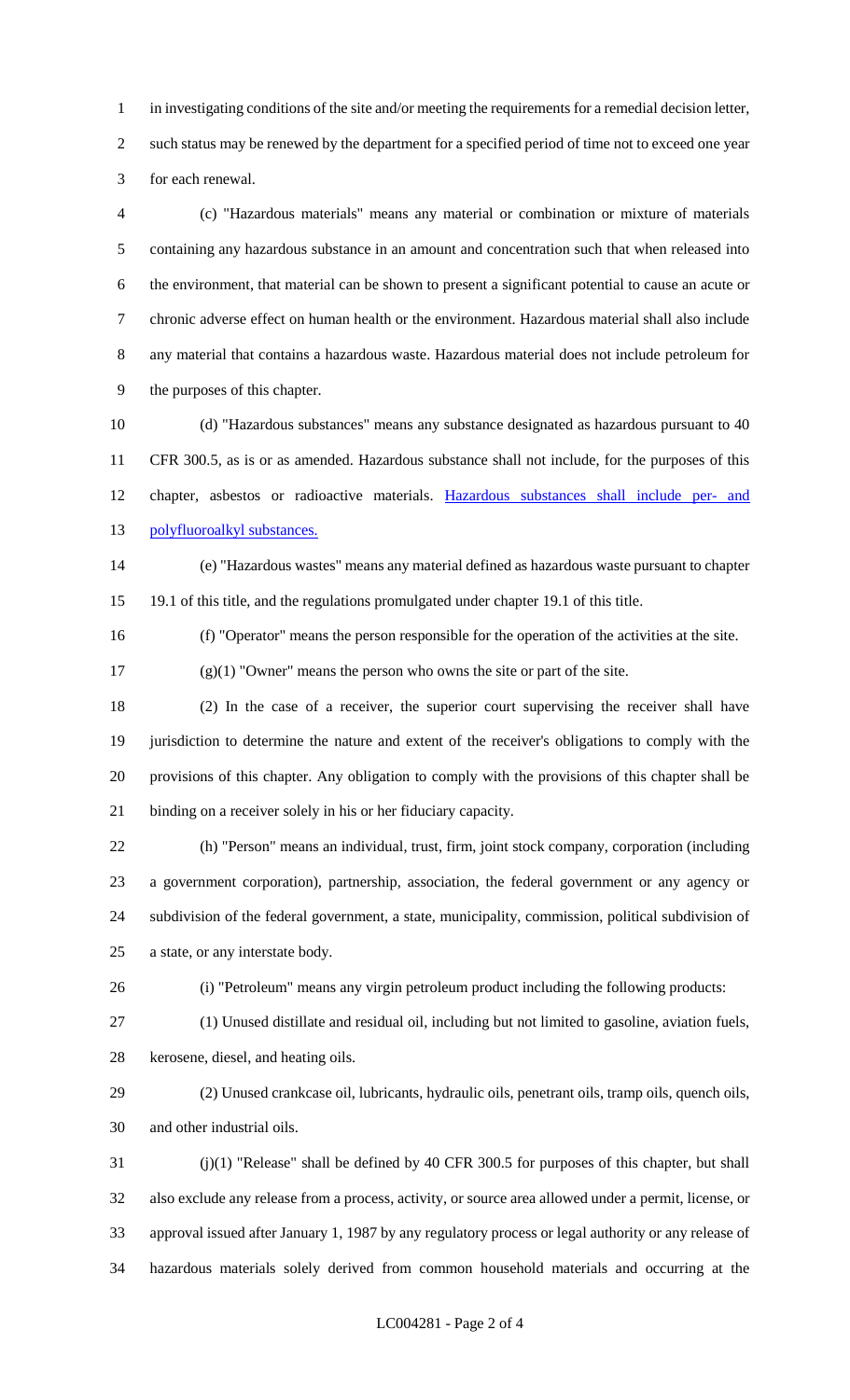household.

(2) For purposes of this chapter, release also includes an actual or potential threat of release.

 (k) "Remedial or response action" means those actions taken to rectify the effects of a release of hazardous material, and/or petroleum so that it does not cause a substantial danger to present or future public health or welfare, or the environment.

 (l) "Remediation" means the act of implementing, operating, and maintaining, a remedy, remedial action or response action.

 (m) "Responsible party" has the meaning attributed to it by the provisions of § 23-19.14-6 9 or 23-19.14-6.1.

 (n) "Site" means all contiguous land, structures, and other appurtenances and improvements on the land contaminated by the use, storage, release, or disposal of hazardous material including the extent of contamination and all suitable areas in very close proximity to the contamination where it will be necessary to implement or conduct any required investigation or remedial action.

 (o) "All appropriate inquiries" means an environmental due diligence process for assessing a property for presence or potential presence of contamination, in accordance with requirements established by the department of environmental management that are not inconsistent with the provisions of 40 CFR 312 establishing federal standards for all appropriate inquiries.

 (p) "Letter of Compliance" means a formal, written communication from the department signifying that the remedial action has been satisfactorily completed and the objectives of environmental clean-up, pursuant to § 23-19.14-4 have been met.

 (q) "Remedial Decision Letter" means a formal, written communication from the department that approves a site investigation, identifies the preferred remedial alternative and authorizes the development of a remedial action work plan in order to achieve the objectives of environmental clean-up.

 (r) "Per- and polyfluoroalkyl substances" means perfluorooctanoic acid (PFOA), perfluorooctane sulfonic acid (PFOS), perfluorohexane sulfonic acid (PFHxS), perfluorononanoic

- 28 acid (PFNA), and perfluoroheptanoic acid (PFHpA), and perfluorodecanoic acid (PFDA).
- 

SECTION 2. This act shall take effect upon passage.

======== LC004281 ========